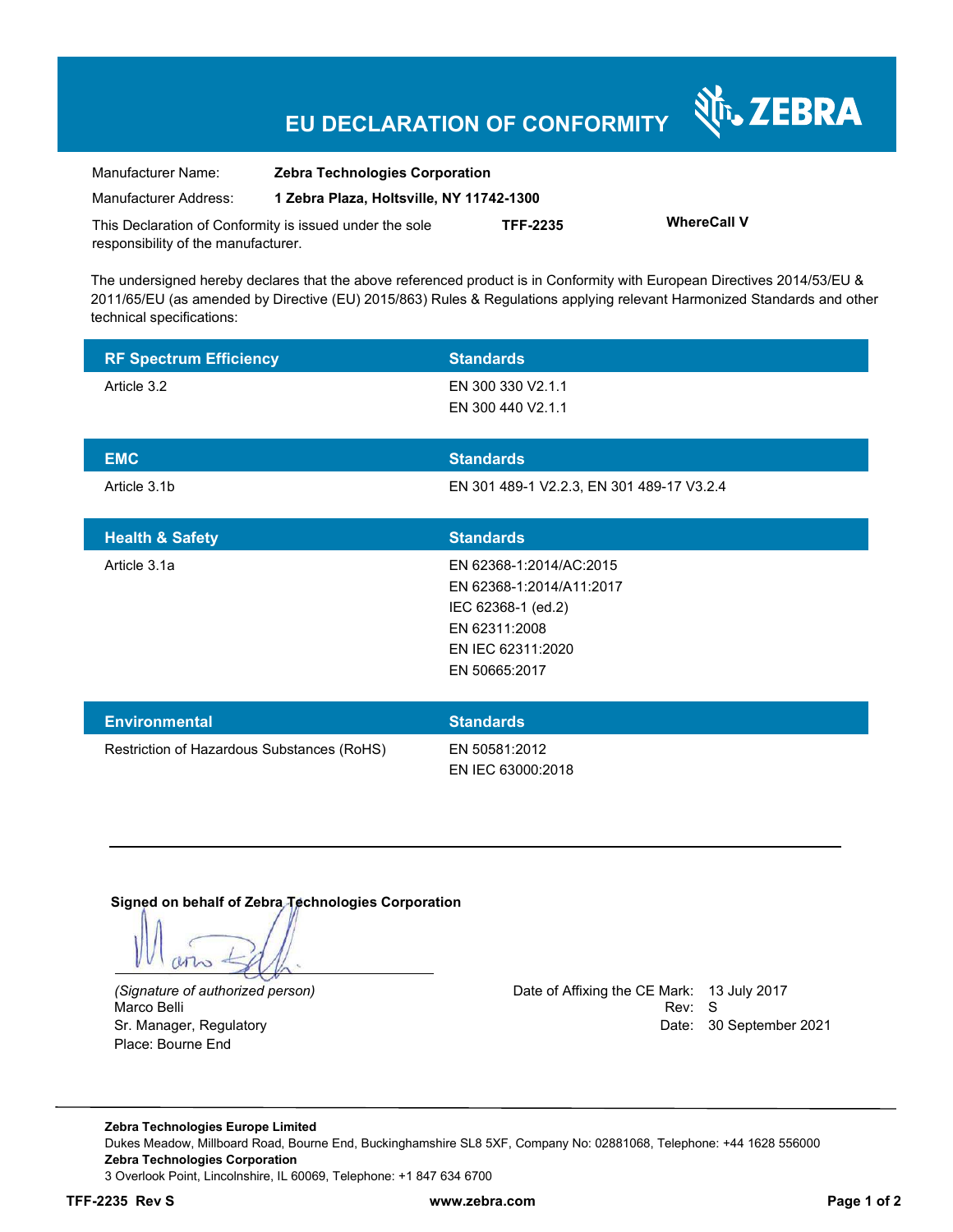# **EU DECLARATION OF CONFORMITY**

#### **Appendix A**

### **EU Operating frequencies and maximum power levels**

**Technology Operating Frequencies/Bands Maximum Transmit power level**  SRD 119 – 140 kHz NA 2400 MHz – 2483.5 MHz 14dBm

Nr. ZEBRA

#### **Accessories:**

**Description Model** None None